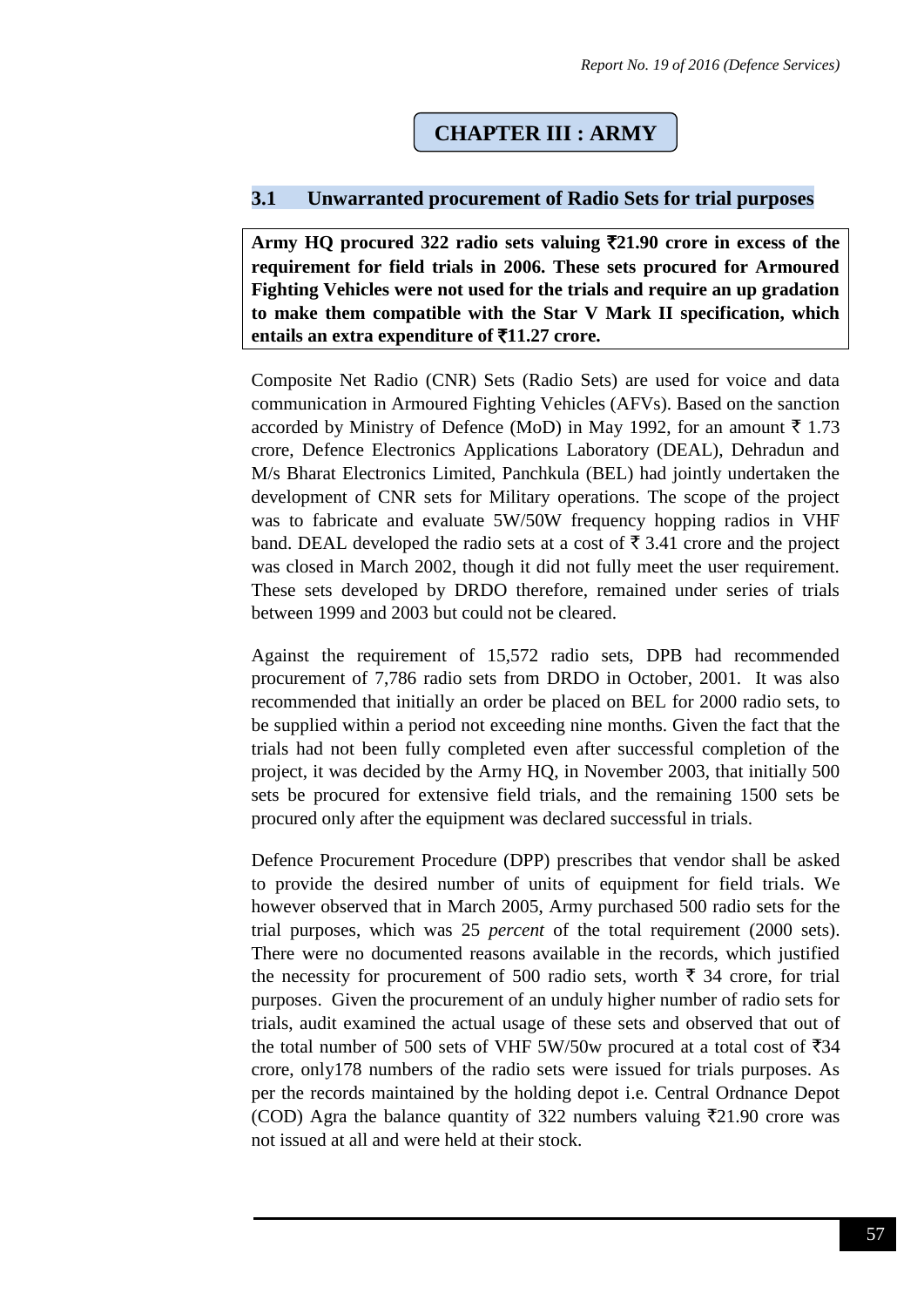We further observed that by the time the trials were successfully completed in 2008, the radio sets had undergone up gradation and BEL had produced the radio sets of Star V Mark II version. It was therefore decided by Army HQ that all the radio sets to be inducted should be of Mark II version and those held in the stock be also upgraded, to be made compatible to Star V Mark II specifications.

Accordingly, the Army procured the balance 1500 numbers of radio sets of Mark-II version from BEL in February 2010. The cost of procurement of Mark-II version in 2010 was same as that of Mark-I version in 2005.

In order to upgrade the 500 radio sets previously supplied in June 2006, BEL in April 2014, intimated to DGMF that for making these sets compatible with Star V MK-II specifications, almost 80 *per cent* of the Printed Circuit Boards (PCB)/Hardware needs to be replaced and major modification needed to be carried out. For this, BEL made a budgetary quotation for retro modification at  $\overline{3}3.50$  lakh per unit (April 2014). While the decision on retro modification of 500 radio sets was still under consideration, these sets were lying unutilized in COD Agra awaiting their further use (March 2015).

The case therefore reveals that, the procurement of 500 radio sets for field trials were in excess of the desirable requirement, as only 178 sets were actually utilised for trials. The excess number of 322 radio sets valuing  $\bar{\tau}$ 21.90 crore which were held in stock without any use since their procurement in June 2006, would also need retro modification entailing an expenditure of  $\bar{z}$ 11.27 crore. This amount was avoidable, had the number of radio sets for field trial been procured rationally on the basis of actual need.

The case was referred to the Ministry in November 2015; their reply was awaited (March 2016).

## **3.2 Irregular attachment of service personnel with private institute**

**While Army College of Medical Sciences was in the process of establishing its own teaching facilities, Ministry sanctioned the use of part faculty from Government run hospitals, for a period of five years. Army Headquarters however attached service personnel for clerical jobs from various Corps/units, which were not covered under the Ministry's sanction.**

Army College of Medical Sciences (ACMS) New Delhi is a professional institute, running under Army Welfare Education Society (AWES)<sup>11,</sup> for the

**.** 

<sup>11</sup>An organization established under Societies Registration Act XXI of 1860 under Adjutant General's Branch at Army Headquarters.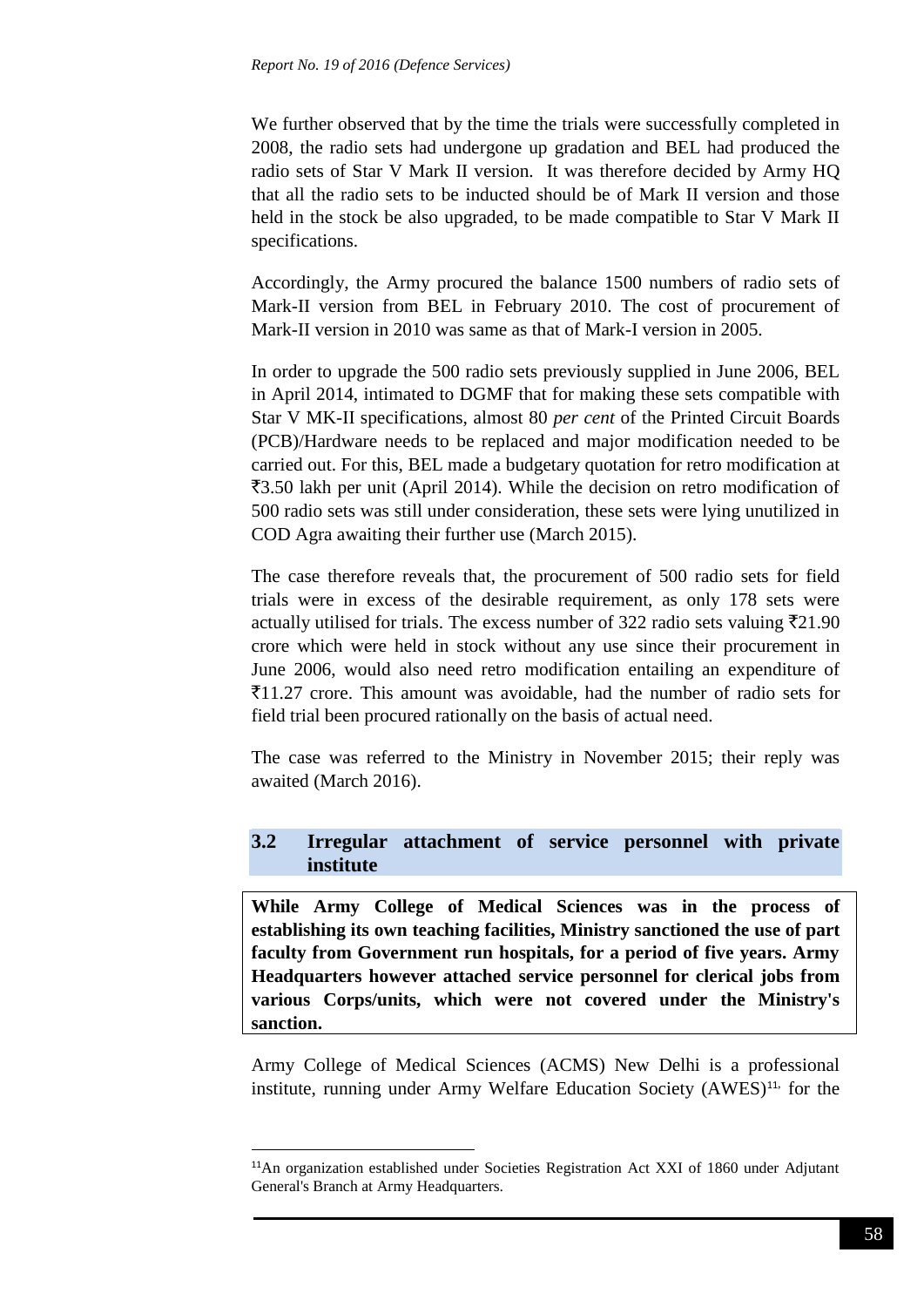wards of serving and retired personnel of Indian Army. The college was opened in 2008 for its first batch of MBBS students.

To facilitate establishment of the College and to provide support with regard to faculty, it was decided by the Ministry with the approval of Raksha Mantri in February 2008, to permit use of part faculty of Armed Forces Medical Services (AFMS) and the facilities of Base Hospital and Army Hospital (R&R), Delhi Cantt subject to the following conditions:

- a) The services of Major General and faculty of AFMS would be used for least possible time not exceeding five years from the start of the college.
- b) The AWES should take action to recruit its own faculties within the five years.
- c) The facilities of the Base and R&R Hospitals would be used for a period not exceeding five years.

We however noticed (July 2015) during the audit of Base Hospital, Delhi Cantt (BHDC) that Adjutant General's (AG) Branch, Integrated Headquarters (IHQ) of Ministry of Defence (Army) had issued sanctions for attachment of Personnel Below Officers Ranks (PBORs) with the ACMS during 2010-11 to 2014-15. These PBORs ranging from 38 to 61 per year were attached with ACMS from different Corps/Units of Army for the clerical, store keeping, housekeeping jobs etc.

During the five years period (2010-2015), the total number of such personnel attached with the ACMS aggregated to 276. Since the college is not a bonafide Government institution, the attachment of these service personnel, who were on the regular pay rolls of the Army, was not in order.

In reply to the audit query about the irregular attachment of PBORs, BHDC stated (November 2015) that the attachment was done on the basis of permission accorded by the Ministry in February 2008, for use of part faculty of AFMS and facilities of Base Hospital, Delhi Cantt for ACMS.

The reply furnished was not factually correct as the sanction accorded by the Ministry was for use of faculty for training of the students of ACMS and not for attachment of PBORs for clerical, store keeping and housekeeping duties etc.

Further, Army HQ (AG's Branch) replied in May 2016 that the Ophthalmology Department of BHDC was shifted temporarily to the Academic Block of the ACMS in the year 2014 and the attachment of manpower at BHDC was put to use as the Department had to function independently away from the hospital. It was also added that the combatants so attached to ACMS also performed their professional duties at BHDC afterwards.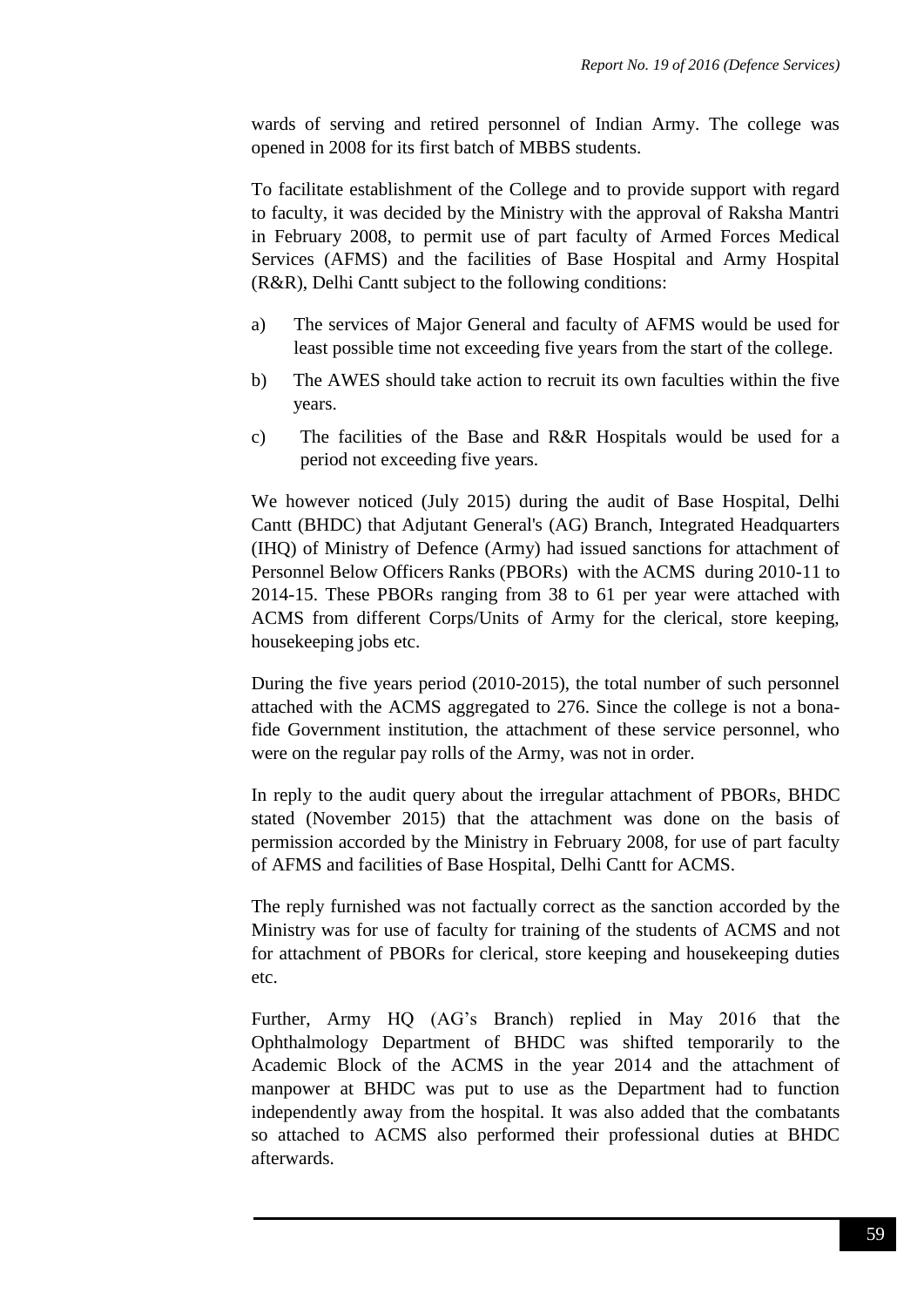The reply by Army HQ was not justified as the shifting of Ophthalmology Department of BHDC was done in 2014, that too on temporary basis, whereas the practice of attachment of PBORs from different Corps/Units of Army with ACMS continued from 2010-11. Further the practice of performing duties both at BHDC and ACMS was not appropriate.

Hence, the attachment of 276 PBORs for other than bona fide government duties to ACMS was unauthorised. Army HQ may therefore take corrective measures and ensure that the service personnel are not attached to private institutes.

The case was referred to the Ministry in January 2016; their reply was awaited (March 2016).

## **3.3 Irregular sanction of an additional laundry facility**

**General Officer Commanding, Maharashtra, Gujarat and Goa Area accorded 'Go-ahead' sanction on 'urgent operational' grounds for additional laundry facility of 300 Kg capacity at a cost of** `**1.21 crore. The additional requirement was created by enhancing the 'norm' and the work sanctioned by evading reference for approval of the competent financial authority.**

Defence Works Procedure (DWP), 2007 stipulates that if additions become necessary to the already sanctioned works due to revision of scales or establishments or for other specific administrative reason, a supplementary estimate will be prepared and revised administrative approval obtained from the competent financial authority to the entire work, including both original and supplementary estimates.

Ministry of Defence (Ministry) accorded a sanction in October 2008 for construction of new Command Hospital, Southern Command (Command Hospital) at a cost of  $\overline{\xi}270.77$  crore, which included provision of mechanical laundry of 400 Kg capacity costing  $\overline{51.54}$  crore. To cater for the requirement of additional items of works projected by the users, which were not initially in the original sanction, the Administrative Approval was revised to  $\overline{\mathfrak{Z}}382.37$ crore in December 2012.

To execute the work, Chief Engineer Pune Zone (CEPZ) concluded (January 2013) a contract with M/s Omaxe Infrastructure and Constructions for an amount of  $\overline{\xi}$ 338.79 crore, which included supply and installation of mechanical laundry of 400Kg at a cost of  $\overline{53.72}$  crore. The progress of the work was 27 *per cent* (December 2015) as against the scheduled completion date of August 2015.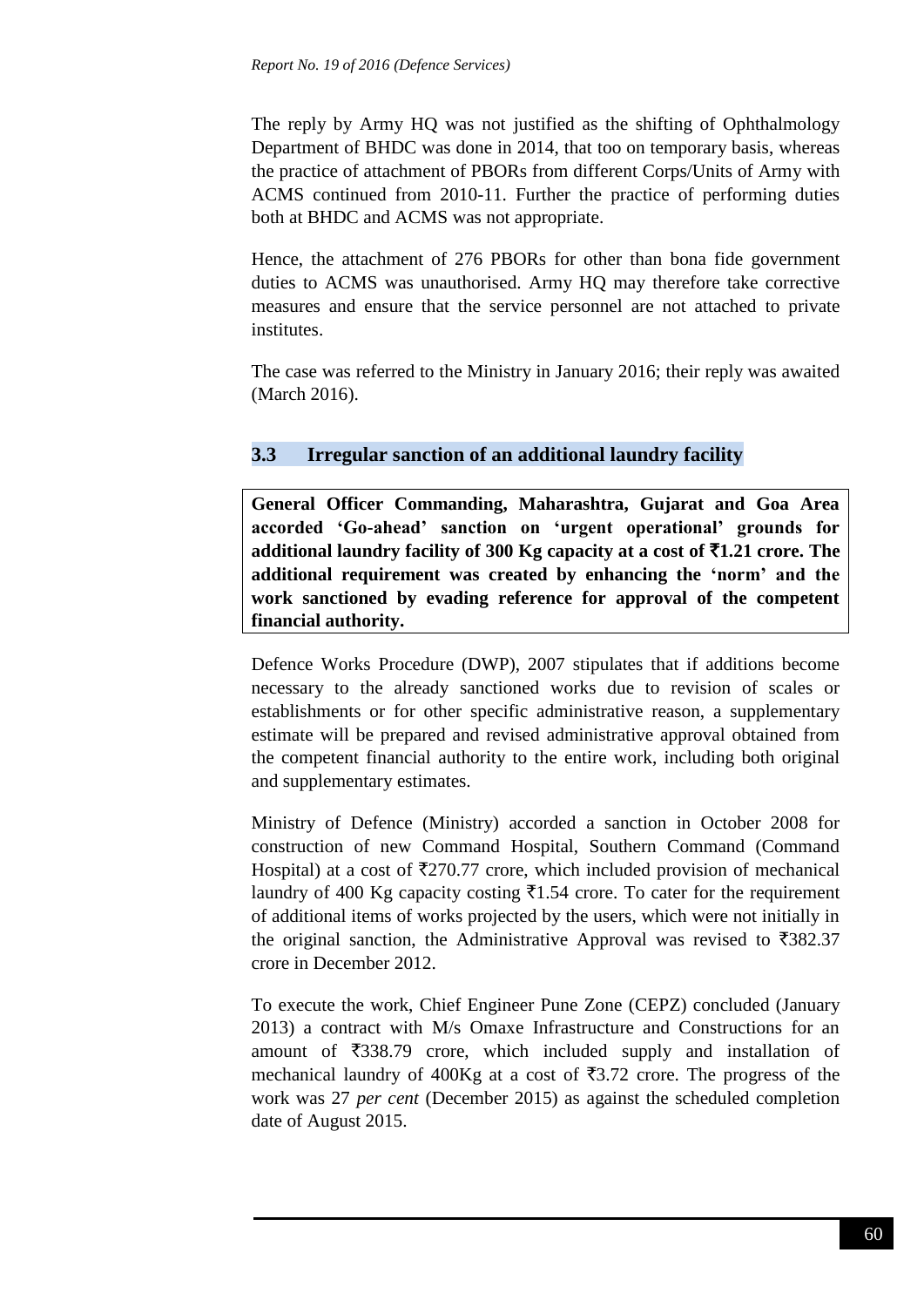Even before the revised administrative approval was accorded (December 2012), Command Hospital initiated a separate proposal in June 2010 for enhancing the capacity of the laundry by increasing the average laundry load from the already sanctioned 3Kg/bed/day to 5Kg/bed/day. The case was, therefore, taken up by Command Hospital for provision for an additional capacity of 300Kg on "urgent operational grounds". This increase in the capacity was however, sought by enhancing the norm. The General Officer Commanding, Maharashtra, Gujarat and Goa Area (GOC) accorded (June 2010) a 'Go-ahead' sanction invoking Para 35 of DWP*<sup>12</sup>*, for enhancing the capacity of laundry services at Command Hospital at an estimated cost of  $\overline{51.21}$  crore. The work was executed by CEPZ at a cost of  $\overline{51.07}$  crore (May 2012) i.e, seven months before the contract for hospital building was concluded.

We observed that the sanction accorded by the Ministry in 2008 was based on the recommendations of a Board of Officers (Board) that was presided over by an officer from the Command Hospital. Since no scales for laundry equipment existed, the Board considered the laundry facility of another 600 bedded military hospital at Pune i.e. Military Hospital (MH) Cardiac Thoracic Centre (CTC) as the norm. With 250Kg capacity and eight hours running per day, the load worked out to about 3Kg/bed/day and therefore, a laundry machine of 400Kg/hour capacity for the new 1097 bedded hospital (CHSC), was sanctioned by the Ministry in 2008. Notwithstanding the fact that Ministry had approved the norms of 3Kg/bed/day while according the sanction, GOC in June 2010, revised the load to 5Kg/bed/day and accorded sanction for an additional laundry of 300Kg capacity.

We observed that in the absence of any scales, the norm of  $3Kg/bed/day$  was recommended by the Board and approved by the Ministry based on the load in MH CTC. Audit enquiry also revealed that in other military hospitals *viz* MH Kirkee, Trivandrum, Golconda and Cannanore, '*per bed per day'* load was less than 3Kg. Hence, the sanctioning of additional laundry at a cost of  $\bar{\tau}$  1.21 crore, by enhancing the norm from 3Kg to 5Kg/bed/day, by a lower CFA was irregular. Further, the case did not qualify for sanction under para 35 of DWP.

The case was referred to the Ministry in January 2016; their reply was awaited (March 2016).

1

 $12$  Para 35 of DWP is invoked in case of unexpected circumstances arising due to unforeseen operational necessity or urgent medical grounds, which make it imperative to short-circuit normal procedure.